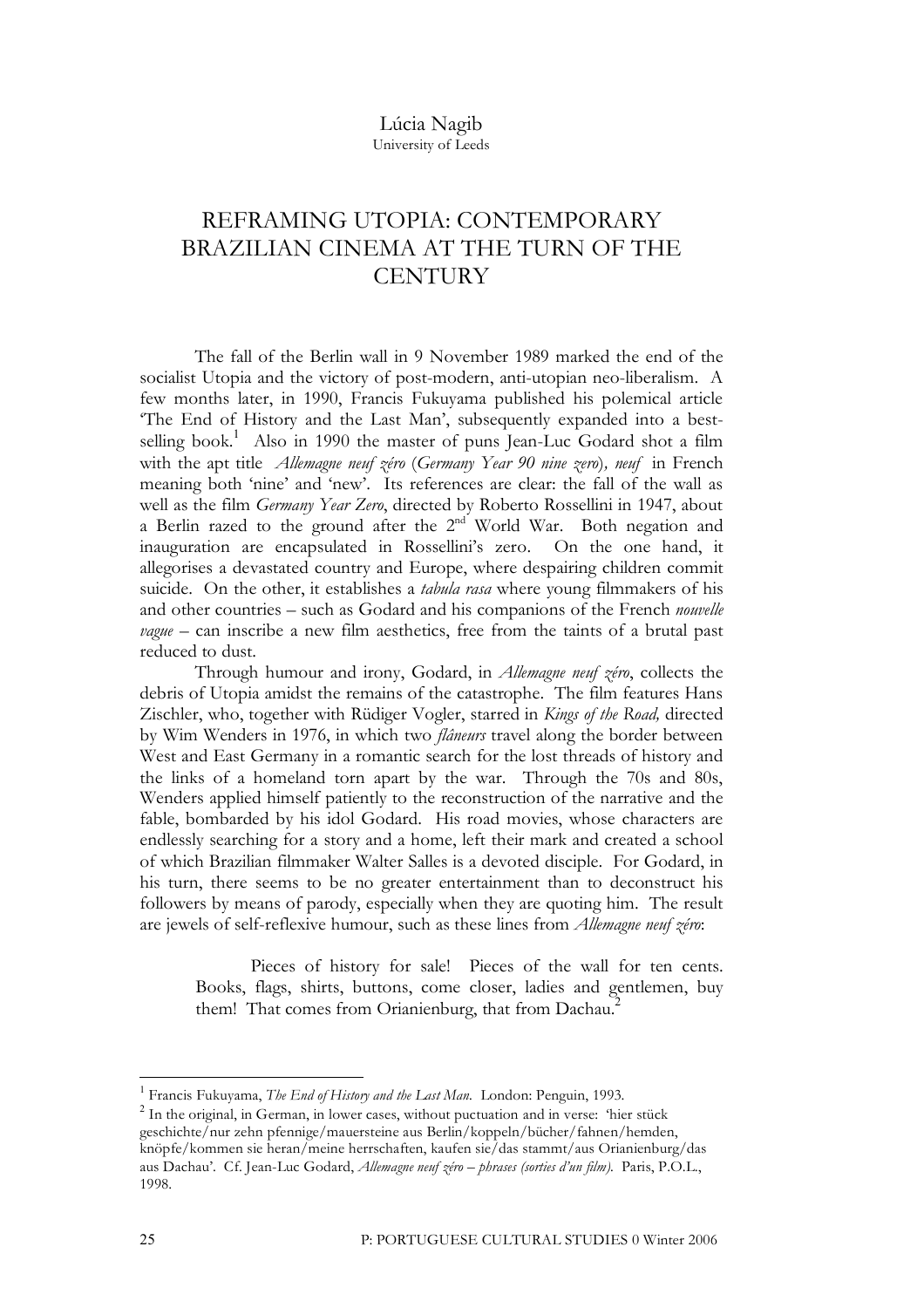*Allemagne neuf zéro*, made of citation and deconstruction, running from Goethe through Conrad in the best post-modern style, mixes up the ruins of the  $2<sup>nd</sup>$  World War in the 40s with the fallen wall in the present, thus reducing history to random fragments of time and space and emptying the nation of its meaning and narrative potential.

Laura Mulvey has already pointed out, in Godard's work, the recurrence of the return to zero, which acquires different meanings at each stage, referring both to the origins of cinema and the feminine myths, and these oscillating between the virgin mother and the prostitute, the perfect circle of the womb and the vaginal hole. <sup>3</sup> I would like to approach contemporary Brazilian cinema in the light of these various references, which connect it, at one end, to the Utopia of origins and, at the other, to the motherhood principle. I will depart from an interrogation: in a time devoid of political utopias, when all inventions dissolve in a new zero and the nation is nothing but a ruined project, how does one think about a new national cinema, as is the case of the recent Renaissance of Brazilian Cinema?

A modern product par excellence, resulting from industrial progress, cinema has always lived under the imperative of the 'new'. Having been a powerful weapon of propaganda in the war, it was levelled together with the nationalist ideologies and subsequently revived with an even greater drive for novelty, as is proved by terms such as neo-realism, *nouvelle vague*, *Cinema Novo*, new wave, etc., all of them typical examples of post-war modern cinemas. The myth of the inaugural zero was a common denominator among these new currents, starting with the neo-realist ground-breaking film *Germany Year Zero.* 'To start from zero' became a slogan for many new wave filmmakers. Werner Herzog, at the beginning of the New German Cinema, used to refer to his cinema as an 'art of illiterates', starting from zero 'as if film history had never existed'. Glauber Rocha used to refer to Brazilian culture as a 'culture year zero', adding: 'From zero, like Lumière, Cinema Novo restarts at each film, stammering a brutal alphabet which tragically means "underdeveloped civilisation".' 4

An obvious condition for cinema's new beginnings are its periodical declines or deaths at every new technological innovation. This happened with the arrival of television in the 50s, of video in the 80s and of digital technology in the 90s. Cinema survived all these threats of total disappearance, and has even experienced a boom since the fall of the wall and Godard's 'new zero'. New cinemas emerged in different parts of the world during the 90s, particularly in Asia, from Iran to Japan.

From the mid 90s onwards, it was the turn of Latin America, notably Brazil, Argentina and Mexico, where cinema flourished for various reasons: a new audio-visual law, creating fiscal incentives in Brazil; the multiplication of film schools in Argentina; and the privatisation of the film financing system in Mexico. However, in all of them, the film revival had to do with socio-political changes that brought democratic (and neo-liberal) governments to power. This fact had an interesting influence on the film aesthetics in progress. Free from the political commitments of Cinema Novo and Third Cinema times, when film

 <sup>3</sup> Cf. "The Hole and the Zero: Godard's Visions of Femininity", in Laura Mulvey, *Fetishism and* Curiosity. Bloomington, Indianapolis, London: Indiana University Press/BFI, 1996.<br><sup>4</sup> Apud Lúcia Nagib, *Werner Herzog – o cinema como realidade*. São Paulo: Estação Liberdade, 1991,

p. 136.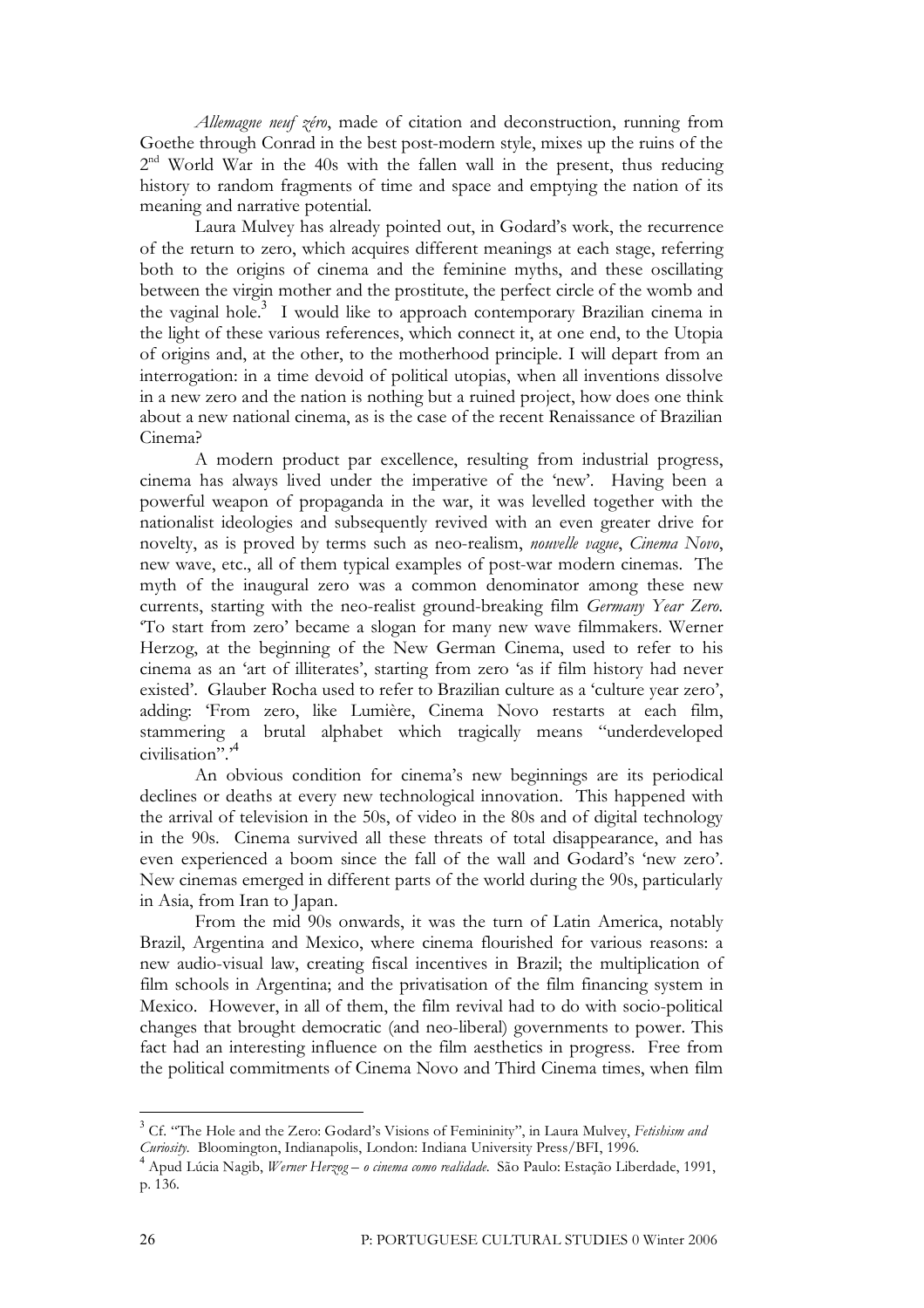making meant to struggle against local dictatorships, European colonialism and American imperialism, now it had become a matter of guaranteeing a secure place in both national and international markets, as well as joining the chorus of a globalised cinematic language.

In the past decade, centres like the Sundance script laboratory, which trains script writers from all over the world to write films such as *City of God* or *Amélie,* have contributed greatly to establishing an international grammar for independent film making. Participants of such training periods are often young cinephiles, graduates from film schools, whose aim is to acquire the ability to translate their experimental, auteurist drive into a commercially viable discourse. Thus, radical tendencies are duly trimmed for the sake of narrative continuity, even when subject-matters are fragmentary or pure metalanguage.

Despite this internationalising trend, the fact that cinema immediately revived in Latin American countries as soon as there was a political opening is significant of the continuing belief in its power as a conveyor of national identity. Ismail Xavier has already noted, about cinema, the 'persistence of national allegory and its significant presence in our times... even when the national question has lost its centrality<sup>5</sup>. A phenomenon that seems particularly noticeable in Brazil is how filmmakers' gaze has turned back to their home country since the mid 1990s. At the end of the 1980s and especially between 1990-92, during the dark period of President Collor's government, filmmakers thought the only way out for them was the airport, as Tom Jobim had once said about Brazilian music. Several of them, including Walter Salles, Walter Lima Jr and Hector Babenco, decided to switch to international productions, spoken in English. Unfortunately, but also predictably, most of these films resulted in critical and financial flops, prompting directors to return home as soon as a reasonably effective system of film financing was re-instated in Brazil.

This return was accompanied by an interesting euphoria, partly due to the atmosphere of hope inspired by the creation of a new currency at parity with the dollar, and the drastic reduction of inflation. The political and economic changes of the mid 1990s seemed to make Brazil more attractive to filmmakers. Many films of this period display an attitude of admiration and respect towards the country's peculiarities, its varied landscapes including the arid backlands of the North-East, and its racial mixture, especially amongst the lower classes. Behaving like Brazil's first discoverers and imbued with geographical and anthropological concerns, several filmmakers undertook journeys aimed at mapping the country as a whole. Good examples are Djalma Limongi Batista, whose film *Bocage* (1998) was shot in seven states of Brazil; or Walter Salles, whose *Central Station* (1998) runs from Rio through the far North-East. It was, of course, only a short period, soon followed by a wave of disillusionment with the neo-liberal project, when filmmakers travelled round the country to diagnose the persistence of its old problems. A typical example, here, is Sérgio Bianchi, whose sarcastic *Chronically Unfeasible* (1999) covers Brazil from Paraná through Rondônia just to confirm its unfeasibility. In both cases, however, Brazil continues to be the attracting pole.

As one would expect, these directors, invested with the mission of reviving cinema in their country, immediately felt the urge to be novel. It was not an easy task, as they had no intention of making a *tabula rasa* of anything;

 <sup>5</sup> See Ismail Xavier, "Historical Allegory", in Tobby Miller & Robert Stam, Eds. *<sup>A</sup> Companion to Film Theory*. Oxford: Blackwell, 1999.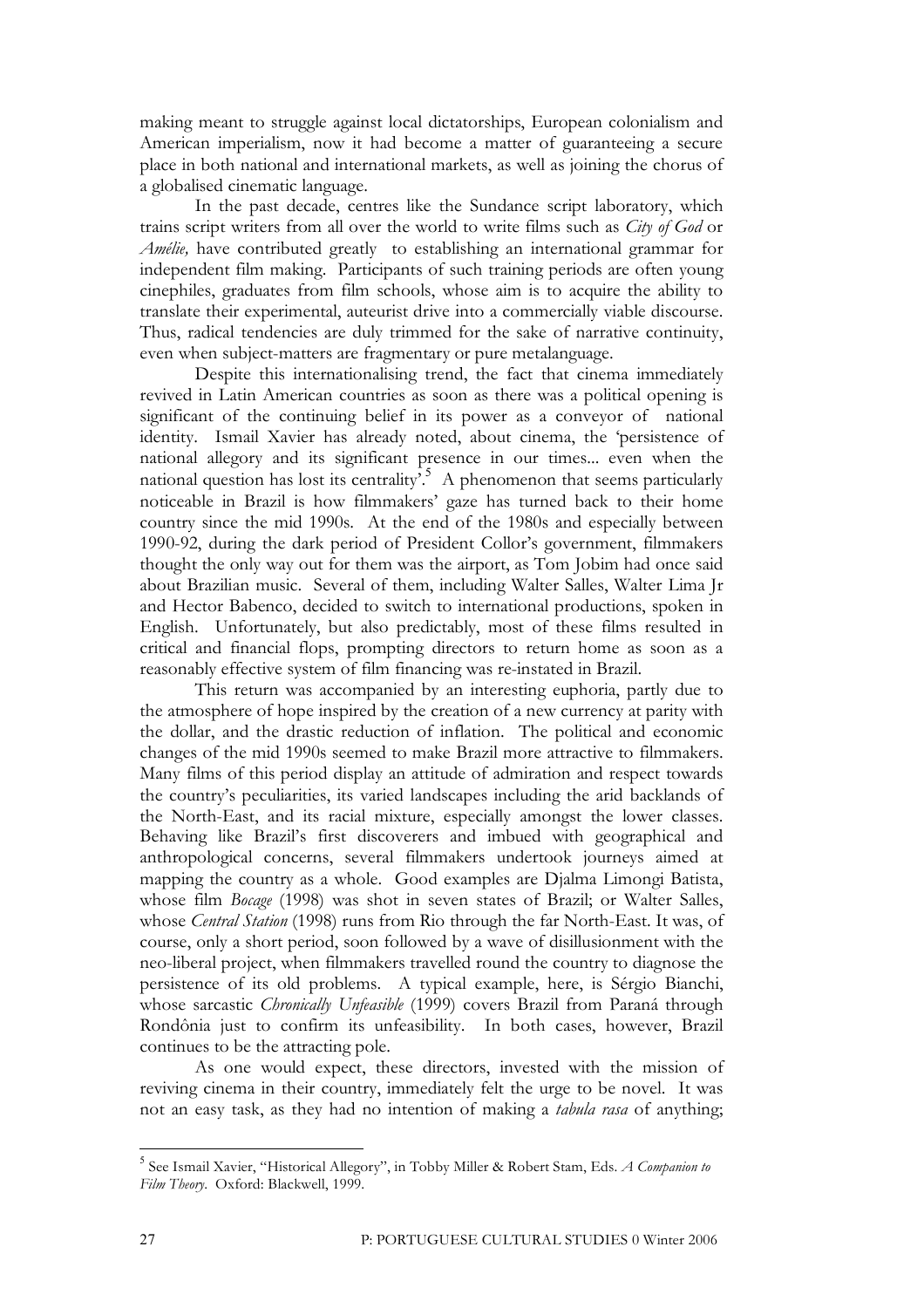much to the contrary, the establishment of bonds with old cinematic traditions seemed the only viable way to reformulate utopian projects, albeit under the shape of nostalgic citation. I will examine here three eloquent examples of Utopian motifs in Brazilian cinema at the turn of the millennium, which bear the national and inaugural desire in their own title: *Central Station* (*Central do Brasil,* Walter Salles, 1998), *Midnight* (*O primeiro dia*, Walter Salles and Daniela Thomas, 1999) and *Latitude Zero* (Toni Venturi, 2001). These films describe a trajectory of rise and fall, from a country of the future to a country of the past, in which the zero announces and denies Utopia.

In all three there is a clear option for narrativity. *Central Station* and *Latitude Zero's* impeccable scripts were the result of training periods at the Sundance laboratory. And *Midnight* belongs to the series of films commemorating the new millennium commissioned by the French television channel ARTE.

Although not radical works in themselves, they all refer to radical moments in Brazilian film history. The most important of these references is *Black God, White Devil*, directed by Glauber Rocha in 1964. This landmark of Brazilian Cinema turns around the famous utopian formula, which says that 'the backlands will turn into the sea, and the sea will turn into the backlands', meaning that the poor of the countryside will take over the wealthy littoral. As a cinematic fulfilment of this prediction, it ends with a long tracking shot of the poor northeastern protagonist in his desperate race through the desert land, which is finally replaced by images of an agitated sea. The prophecy, updated to the typical revolutionary hopes of the 60s, was drawn from the northeastern oral tradition and millennarianist beliefs of the XIX century predicting the return of the mythic Portuguese king Dom Sebastião in 1900 as a great redeemer. It also included references to the myths of Eldorado, the lost paradise and the island of Utopia itself.

*Land in Anguish,* also directed by Glauber Rocha in 1967, after the disappointment with the military coup in 1964, provides the negative closure of the maritime utopia. The film opens with a cosmogonic sea, scanned by an aerial camera leading to forested mountains upon which is inscribed the title 'Eldorado'. As is revealed later in the film, this golden paradise that is announced is dominated by politicians, businessmen and the media, all united in a conspiracy to prevent the access of the poor.

In this new beginning of the so-called 'Renaissance of Brazilian Cinema', the national utopia re-emerges, again in connection with the opposition backlands-sea. *Central Station* promotes a kind of ransom of the North-East through characters who migrate from the seacoast back to the backlands, where Utopia seems to reside. *Midnight,* in its turn, re-enacts, at the hour zero of the millennium, the Glauberian prophecy, presenting the quotidian sea of Rio's upper classes as unattainable to the northeasterner. Finally, *Latitude zero* stages an emptied, 'zeroed' Eldorado at an abandoned gold mine in the heart of Brazil as the end of the macho Utopia and the establishment of the feminine principle.

## **The utopian backlands**

*Central Station* is the epitome of the passionate rediscovery of Brazil, and it was internationally acclaimed as the milestone of the rebirth of Brazilian cinema. Returning home after the adventure of *High Art* (1991), an international production spoken in English, and *Foreign Land* (1995), about Brazilian exiles,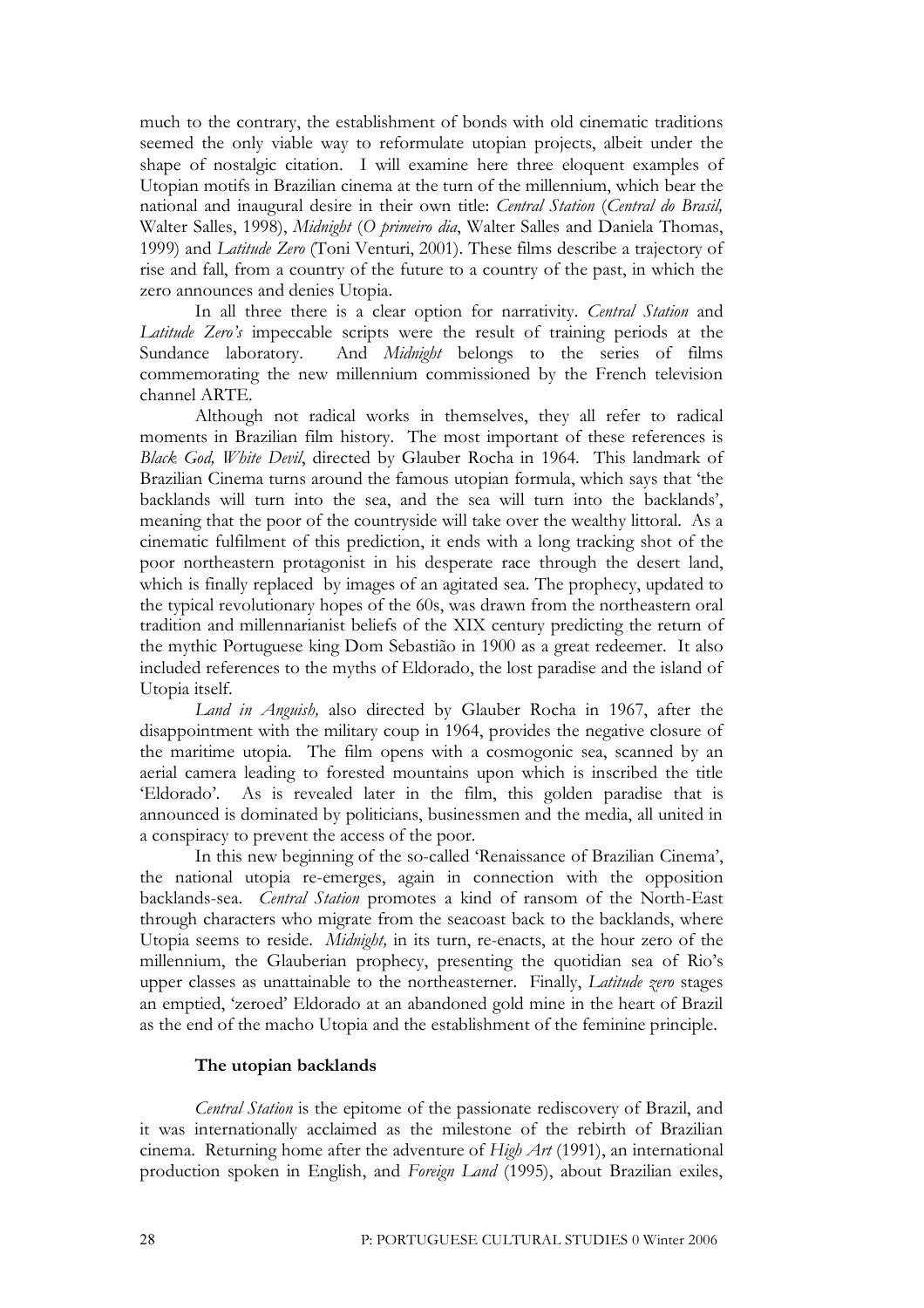Walter Salles and his script writers found in Wim Wenders' works a good way of re-approaching home. The chosen model was *Alice in the Cities* (Wim Wenders, 1974), a typically transnational film, in which a German pre-adolescent girl living in Holland, having been abandoned by her mother in a New York airport, meets a German journalist going through a creative crisis, who takes her back to Germany in search of a hypothetical grand-mother. In *Central Station*, it is the boy Josué in the Rio railroad station Central do Brasil, who loses his mother when she is run over by a bus, and falls pray to Dora, a jobless teacher now working as a letter writer for illiterates. She first sells him to dealers in human organs, then regrets it and takes him back to the North-East in search of his father.

Obviously, the recourse to Wenders required adaptations, starting with the writing capacity that needed to be recovered. Instead of a blocked journalist, we have a professional writer who, at the end of the film, is fluently writing the story of her life in her own letters. The recovery of the narrative gift is intimately connected with the re-encounter of the characters with home, as much as the film's retrieval of 'the Brazilian face'. Needless to say, such elements are entirely absent from *Alice in the Cities* and other Wenders' films. The allegorical Portuguese title *Central do Brasil* expresses the conviction of a totality, a point zero, a core represented by the Central Station, to which migrants of all regions of the country converge.

The film opens with close-ups of illiterate people (the ones once defined by Herzog and Glauber as the subject and object of the new waves), played by real passers-by of the railroad station, who dictate letters to Dora. This gallery of faces is so striking and became so famous because the eye that looks at them through the camera is clearly fascinated by their peculiar racial features, representing the country's various regions. Their speeches, marked by their original accents and slang, are recorded with enhanced clarity, as if captured by innocent ears that had never heard such a language before. The way these faces are presented seems to be based on at least two aspects of what Marilena Chauí defined as the 'Brazilian foundational myth': 1) Brazil has a peaceful, orderly, generous, cheerful and sensual population, despite their plight; 2) Brazil is a country devoid of racial prejudice and religious discrimination, where mixture fortifies the race. According to Chauí, such beliefs freeze the Brazilian character in unchangeable characteristics, impeding political action. <sup>6</sup> Indeed, in *Central Station*, the illiterate members of the populace, poor though they all are, seem to be at peace with life, judging by their smiling faces, their tidiness, their courtesy, even their colourful racial mixture, enhanced by the touch of the naively sensual young man who calls his girlfriend 'pussy'.

On the other hand, the central station congregates all the evils that threaten these naturally good people: unemployed workers degraded to peddlers; abandoned children turned to delinquency; organ traffickers, all surrounded by a chaotic traffic that kills innocent passers-by, like Josué's northeastern mother. The causes of these evils are not investigated, as the class conflict, as well as the ruling class, if they exist, belong to the film's off-space, therefore to the outside of the station and consequently of Brazil.

Reassuring though this reencounter with homeland might be, it is not sufficient to provide recognition. Indeed, the identification of Brazil with home

 <sup>6</sup> Cf. Marilena Chauí, *Brasil – mito fundador <sup>e</sup> sociedade autoritária.* São Paulo: Fundação Perseu Abramo, 2001, p. 8.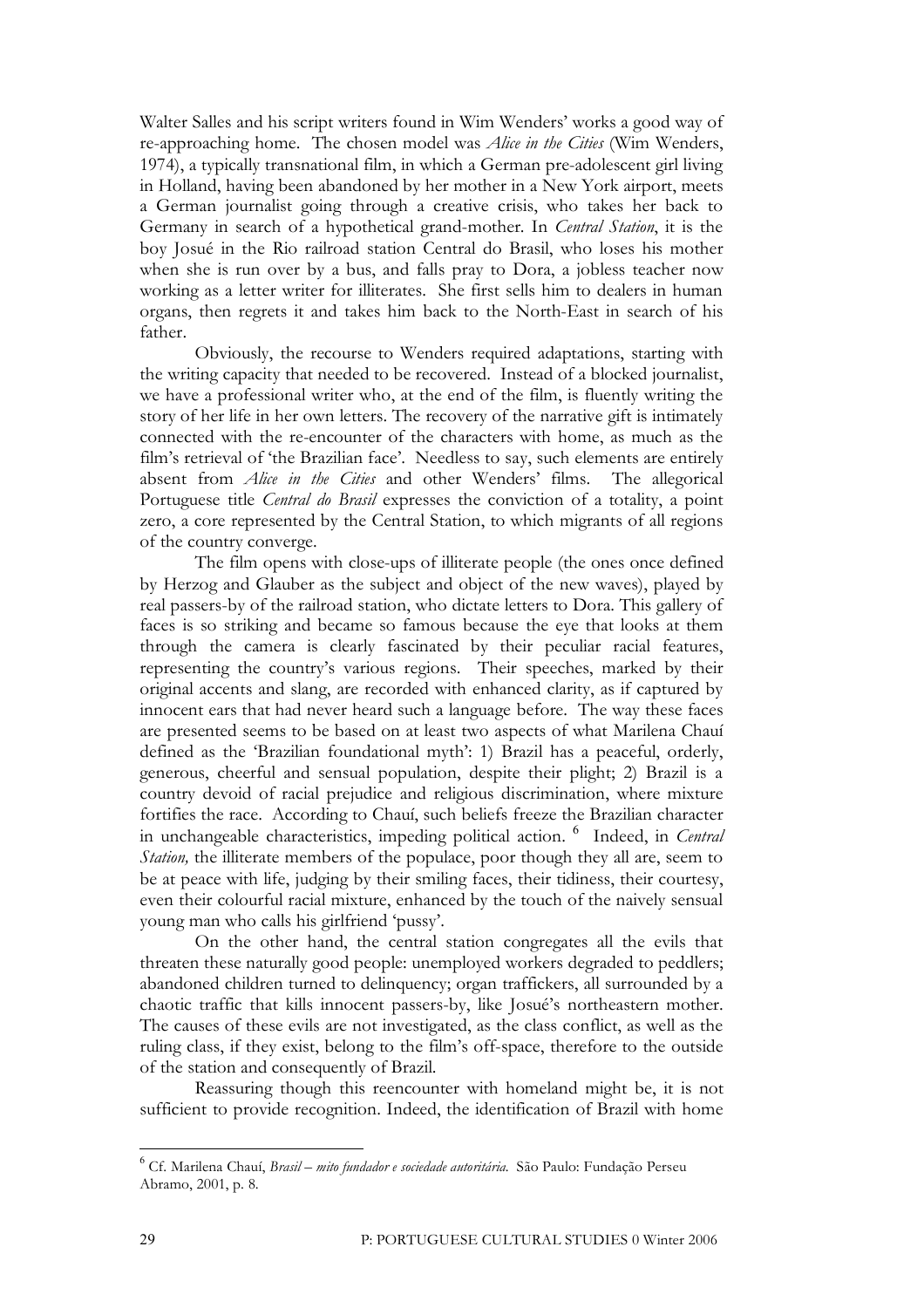does not happen without the help of former filmmakers who had the national project as their main mission, namely Glauber Rocha, Nelson Pereira dos Santos and Ruy Guerra. As is well known, Salles shot several parts of his film in the exact locations where these filmmakers had set their revolutionary works of the 50s and 60s, such as *Rio Northern Zone* (Nelson Pereira dos Santos, 1957), *The Guns* (Ruy Guerra, 1964) and *Antonio das Mortes* (Glauber Rocha, 1969). Thus, the protagonist's fictional search for his father in the northeastern backlands is mimicked by the director's real search for his cinematic ancestors.

The search for fatherhood and homeland had never been a subjectmatter for Cinema Novo members, who had an obvious territory of belonging and despised past cinematic traditions. The first commandment for all new waves of the world was to deny the work of their immediate forefathers, pejoratively called *cinéma du papa* in France, or *Papas Kino* in Germany. In the Brazilian underground cinema, at the end of the 60s, the murder of the father acquired oedipal dimensions, as described by Jean-Claude Bernardet in *O vôo dos anjos.* <sup>7</sup> Conversely, in *Central Station,* the respect for father figures indicates a scepticism in relation to present times and the director's position as an outsider to an accomplished past.

Therefore, the beautiful, carefully polished images of the rediscovered home, depicted with vivid colours by the exceptional DP Walter Carvalho, carry something strange, even uncanny in them. This is perhaps the sense of Ivana Bentes' concept of 'cosmetics of hunger', which, according to her, has replaced Glauber Rocha's 'aesthetics of hunger' in the Renaissance of Brazilian Cinema. Indeed, these images are diametrically opposed to Cinema Novo's ugly, angry poor, in a land ravaged by drought.

*Central Station,* as an exemplary case of its time, instead of producing identification, brings to light, through citation, the very impossibility of reenacting the national project. Utopia can only be realised as an absence, a hypothetical encounter with a father who never materialises and is only conceivable as fiction. The presence of drought and misery in the northeastern birthplace can only be staged as decorative details of a *tableau vivant,* bearing no real consequences and asking for no specific intervention in the present. The lack of a project to fight social injustice turns utopian motifs into an innocuous, nostalgic play.

Fernão Ramos has pointed out, in recent Brazilian films, the prominence of foreign characters, who are always embodying some kind of superior consciousness over the native Brazilians, plagued by an inferiority complex. 8 Indeed, Brazilian filmmakers of today, stemming from the upper classes as they all do, seem to be torn between a certain kinship with the foreigner, who is also the former coloniser, and a true compassion and sympathy for the poor and oppressed native. They still seem to be haunted by the Antonio das Mortes syndrome, the prophetic figure of Glauber Rocha's films, who, according to Jean-Claude Bernardet*,*represents the middle classes in their perennial hesitation between the lures of the ruling classes and the actual needs of the poor.<sup>9</sup> Speaking of a different class from their own, filmmakers become the guilty

<sup>&</sup>lt;sup>7</sup> Jean-Claude Bernardet, O vôo dos anjos: Bressane, Sganzerla. São Paulo: Brasiliense, 1991.<br><sup>8</sup> Cf. Fernão Ramos, "Humility, guilt and narcissism turned inside out in Brazil's film revival", in

Lúcia Nagib, Ed. The New Brazilian Cinema. London and New York, I.B. Tauris, 2003.<br><sup>9</sup> Jean-Claude Bernardet, Brasil em tempo de cinema. Rio de Janeiro: Civilização Brasileira, 1967.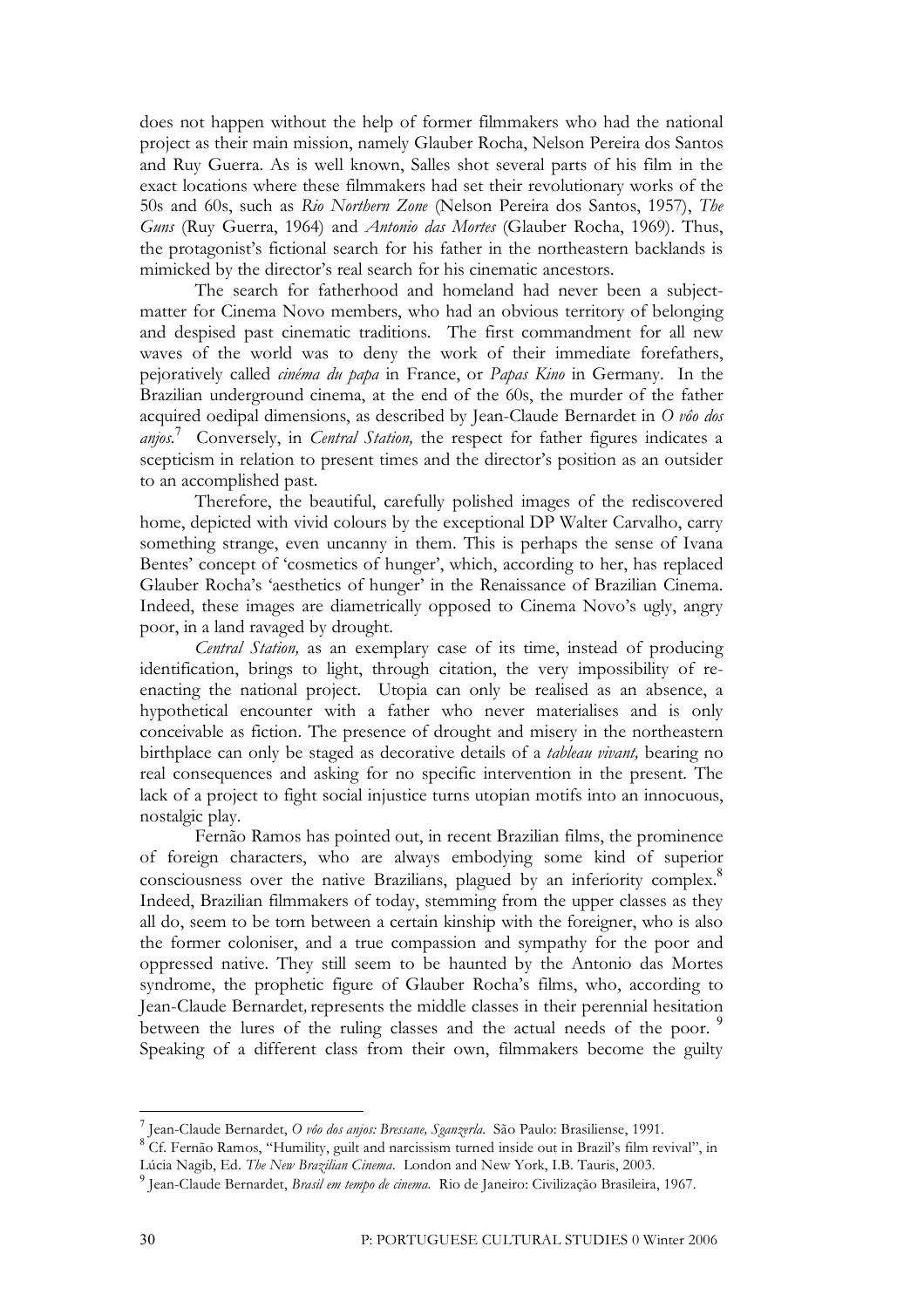ethnographer, searching for redemption through the production of a benevolent, idealised image of the Other.<sup>10</sup>

In *Central Station,* the gap created by the lack of a project for social change is filled up by melodrama, which guarantees narrative continuity and offers a likely, though improbable solution. To that effect, the plot is transferred from the threatening, urban, modern public sphere of the Central Station to the safe, comfortable isolation of archaic Brazil in the North-East, thus reversing the route of real Brazilian migrants. In order to attain a balance in the composition of this archaic realm, the editing constantly recurs to frozen images of paintings and photographs. Icons of the Madonna with baby Jesus are indispensable items in the decoration of homes, both in Rio and in the backlands, being frequently cut together with reverse shots of Josué's longing eyes as he recalls his mum. After Dora's trance, in the middle of a northeastern religious festival, her kind nature is finally revealed, and she wakes up the next morning lying on Josué's lap, in a kind of reversed Pietà. Later on, Dora and Josué take a picture together with the cardboard figure of Padre Cícero between them, Padre Cícero being a major myth of political, paternal and sacred leader of the Brazilian North-East. This photo is then shown in the film as a symbol of the completed family triad, now fictitiously reunited.

Ismail Xavier has observed the affinity between the concept of nation, in its totalising reach, and the sense of the sacred.<sup>11</sup> In *Central Station*, the promise made by the icons of Madonna and Pietà is eventually fulfilled by the photograph reconstructing the sacred family, which identifies the father with homeland. Photography is, according to Peirce, the icon par excellence thanks to its physical bond with nature. And photographs are a constant presence in Wim Wenders' films, in which they should be, but never really are, the evidence of the real. In *Central Station,* the photograph is a means of sanctioning popular religion, something that never occurred in Cinema Novo, and the family is identified with homeland in its symbolic completeness in a not very different manner from the workings of hegemonic American cinema. This is how the film retrieves the fable, but not social history, made superfluous by the interiorisation of the drama. Passing by post-modern citation cinema and Wenders' modern romanticism, it finally encloses itself within the limits of domestic melodrama.

With the addition of the image of Padre Cícero, homeland becomes an iconography of the past which, transferred to the private realm, acquires a pacifying function in the present. Just like the photograph, the backlands also freeze in the utopian territory of an archaic past, immune to time and the evils of modernity, left behind in the central station.

## **The zero and the empty Utopia**

Clearly, such approach has not been unanimous among the films of the revival, and one can easily observe, even in films portraying attractive, green backlands, such as *Perfumed Ball* (Paulo Caldas e Lírio Ferreira, 1997), a contamination between backlands and littoral cultures, and between archaic and modern Brazil. Salles' own films, just after the international success of *Central*

<sup>&</sup>lt;sup>10</sup> See, in this sense, Michael Renov, "Domestic Ethnography and the Construction of the 'Other' Self", in Jane M. Gaines and Michael Renov, Eds. *Collecting Visible Evidence*. Minneapolis and London, University of Minnesota Press, 1999.

 ${}^{11}$ Op. cit., p. 351.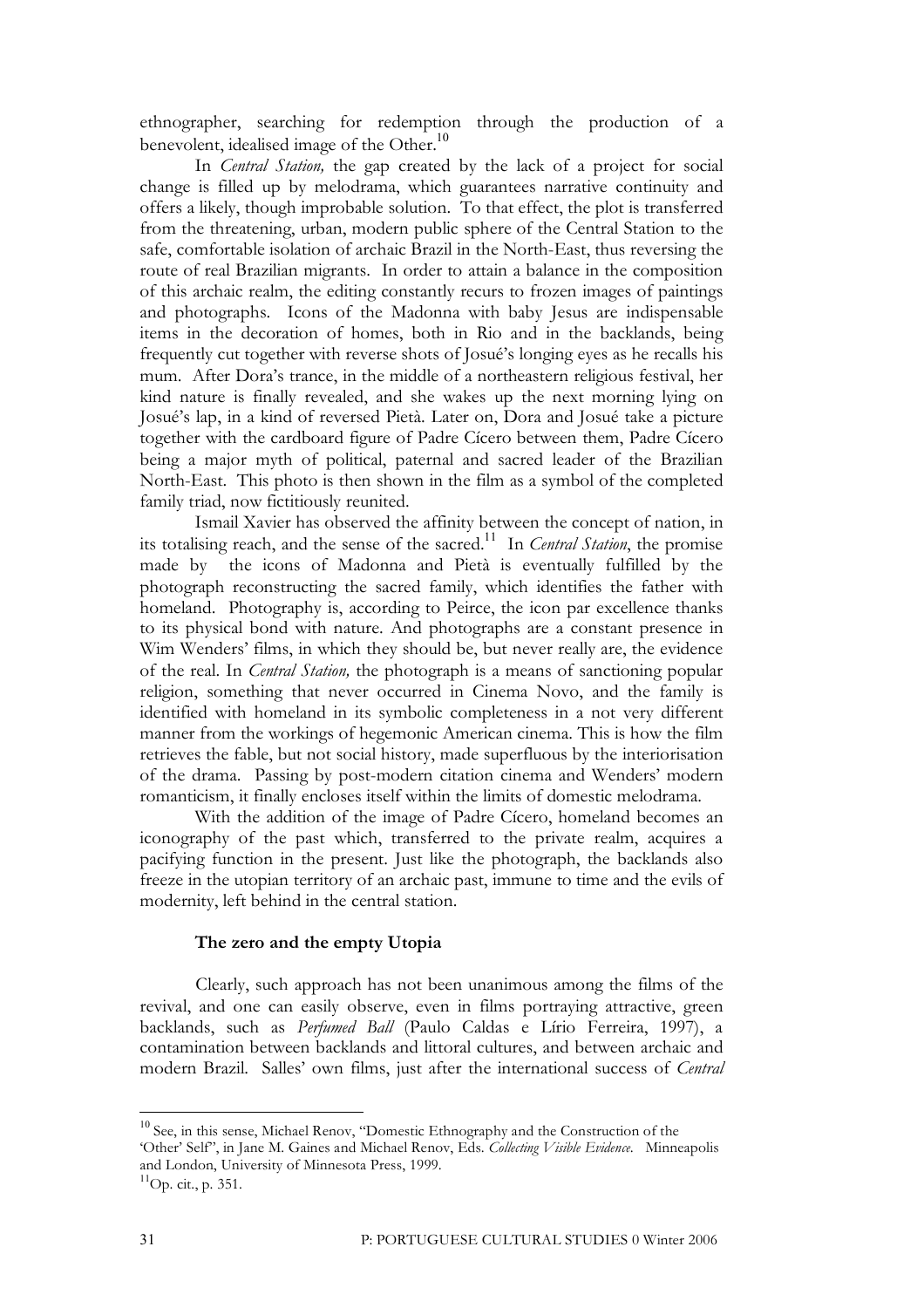*Station*, deploy a different view, as seen in *Midnight*, directed by him and Daniela Thomas in 1999. In this short period Brazil had changed, the new currency had undergone a brutal devaluation in relation to the dollar, and the middle classes were waking up to the neo-liberal disaster.

The focus was then turned to the *favela,* or shanty town, this other territory of poverty which mirrors the rural backlands in the urban world. *Midnight* belongs to a group of recent *favela* films, connected with production company Videofilmes and including directors such as Kátia Lund, Eduardo Coutinho, João Moreira Salles and novelist Paulo Lins. The group's greatest commercial success so far is the film *City of God* (Fernando Meirelles e Kátia Lund, 2002), based on Paulo Lins' novel of the same name. Commissioned to be a reflection on the turn of the millennium, *Midnight* proposes itself as a revision of past utopias, bridging backlands and shanty town with the help of a northeastern migrant character, João, played by Luís Carlos Vasconcelos, who makes his origin clear through his strong accent.

João is a prisioner freed by corrupt jailers on the eve of the millennium's first day with the mission of exterminating his best friend in the shanty town. Having accomplished his job, he takes refuge on the roof of a sky-scraper, where he meets Maria, a middle-class woman on the brink of suicide after being left by her partner. Both accomplish the unexpected encounter between different social classes, described by Ismail Xavier as a recurrent feature of contemporary Brazilian cinema. <sup>12</sup> João and Maria make love at the hour zero of the millennium, to the light and sound of fireworks, and, at this climactic moment, the Glauberian backlands-sea utopia as well as the zero metaphor are reelaborated. A rapidly moving camera, turning in the opposite direction of the couple dancing in each other's arms, reproduces something like the trance simulated by the spinning cameras of Glauber's films. The phrase 'the backlands will turn into the sea', exhaustively repeated in *Black God, White Devil,* is adapted here into the refrain:

It will turn, everything will turn. Nine will turn into zero, another nine will turn into zero, another yet will turn into zero, and one will turn into two. Everything will turn, right will turn wrong, wrong will turn right, and the one who kills now will save.

João makes this announcement at the top of his voice, repeating the words he had heard from an old prisoner, who falls dead when denied his release, promised for the first of the year. The formula of a 'turn into zero', in the film, reveals itself as an insightful find, for it brings together the Glauberian backlands-sea opposition and the northeastern beliefs, without actually formulating them.

The announcement of social revolution is replaced by the achievement of a dubious individual freedom, and the turning of round numbers, without their millennarianist references, is reduced to superstition. Thus, the moment zero turns over itself in a kind of empty prophecy and nostalgic citation. The turn of the millennium is its own negation. The prophet himself is finally reduced to nil, being shot at the beach while leisurely watching his one-night lover bathing in a paradisiacal sea, as suitable for her class only. Acknowledging

<sup>&</sup>lt;sup>12</sup> V. "Brazilian Cinema in the 1990s: the unexpected encounter and the resentful character', in Lúcia Nagib, Ed. *The New Brazilian Cinema*. London and New York: I.B. Tauris, 2003.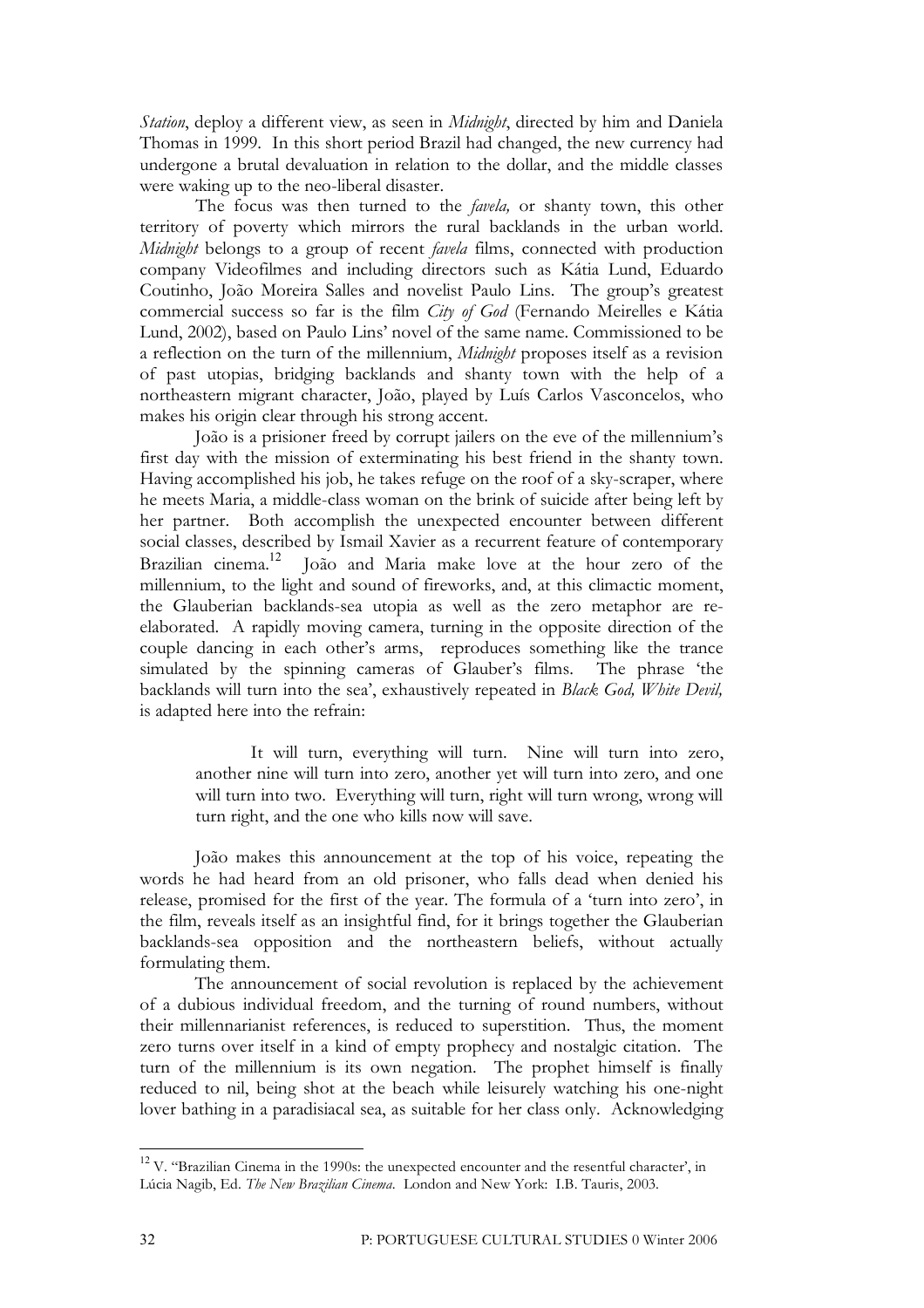itself as sheer citation, the zero, here, contrary to Rossellini's, is clearly not intended to break ground for a new world or new cinematic languages, but simply to express the desire – devoid of a project – for communication between different social classes.

If in *Black God, White Devil* the tracking shot in a straight line, accompanying the character's race towards the sea, expresses the teleology that breaks the vicious circle of religious beliefs, here it is the gun shot that brings a liberating illumination to the middle-class character. The shanty-town is now part of the bourgeois experience. However, the light that bathes Maria, when she opens her window on the first day of the millennium and sees Christ the Redeemer on the top of the Corcovado mountain, finds no support in the diegesis, being no solution but a mere rhetorical device.

## **The empty centre and the twilight of the macho**

*Latitude zero* is set in the very centre of Brazil, not just metaphorically, but in Poconé, Mato Grosso state, near the line of the Equator, therefore the reference to the globe's latitude zero. The film is the result of a low budget project for Brazilian cinema, designed by its director, Toni Venturi, in cooperation with a group of São Paulo filmmakers, on the basis of which the Brazilian Ministry of Culture created a line for financing low budget films.

As a means of economy, but also as an aesthetic option, the film has only two actors, who had exhaustively rehearsed before they travelled to the locations, so that the shoot would consume a minimum of time and material. The good preparation of the tiny cast also allowed for a large number of sequence-shots, aimed both at saving money and enhancing the theatrical performance.

Economy and independence, in Venturi's proposal, are clearly designed to accentuate the authorial trace. But *Latitude Zero* can be seen as a film of several auteurs, as it bears a combination of different fingerprints which dissolves the figure of the director as its sole auteur. Playwright Fernando Bonassi, the author of the play at the origin of the film, is the key figure in this melting pot in which cinema and theatre have been simmering since the very auteurist *Starry Sky* (Tata Amaral, 1997), a violent drama between a couple who are the predecessors of *Latitude Zero's* protagonists.

As in Cinema Novo times, auteurism is here combined with the intention of producing national allegory, as is made clear in the film title referring to Brazil's point zero. But, in accordance with the desire to reduce and save, the option was for an empty, post-utopian centre, instead of the crowds overfilling the centre of the country in *Central Station*. The location is an abandoned gold mine, where the sole remaining inhabitant is Lena, a woman in advanced pregnancy, who runs a bar deserted by its patrons. In the monumental natural landscape, the excavated walls of red earth suggest the hundreds of avid hands which laboured there in the past. Now, they are the leftovers of the Eldorado once dreamed of by the first discoverers, the ruins of Utopia, the lost paradise. The sea that turned into the backlands.

Lena is getting ready to depart when Vilela appears, a fugitive soldier willing to settle down with her, following the orders of a certain Colonel Matos, who had impregnated and abandoned her. The arrival of a man brings back the echoes of a former destruction, of a green Brazil whose debris is still around in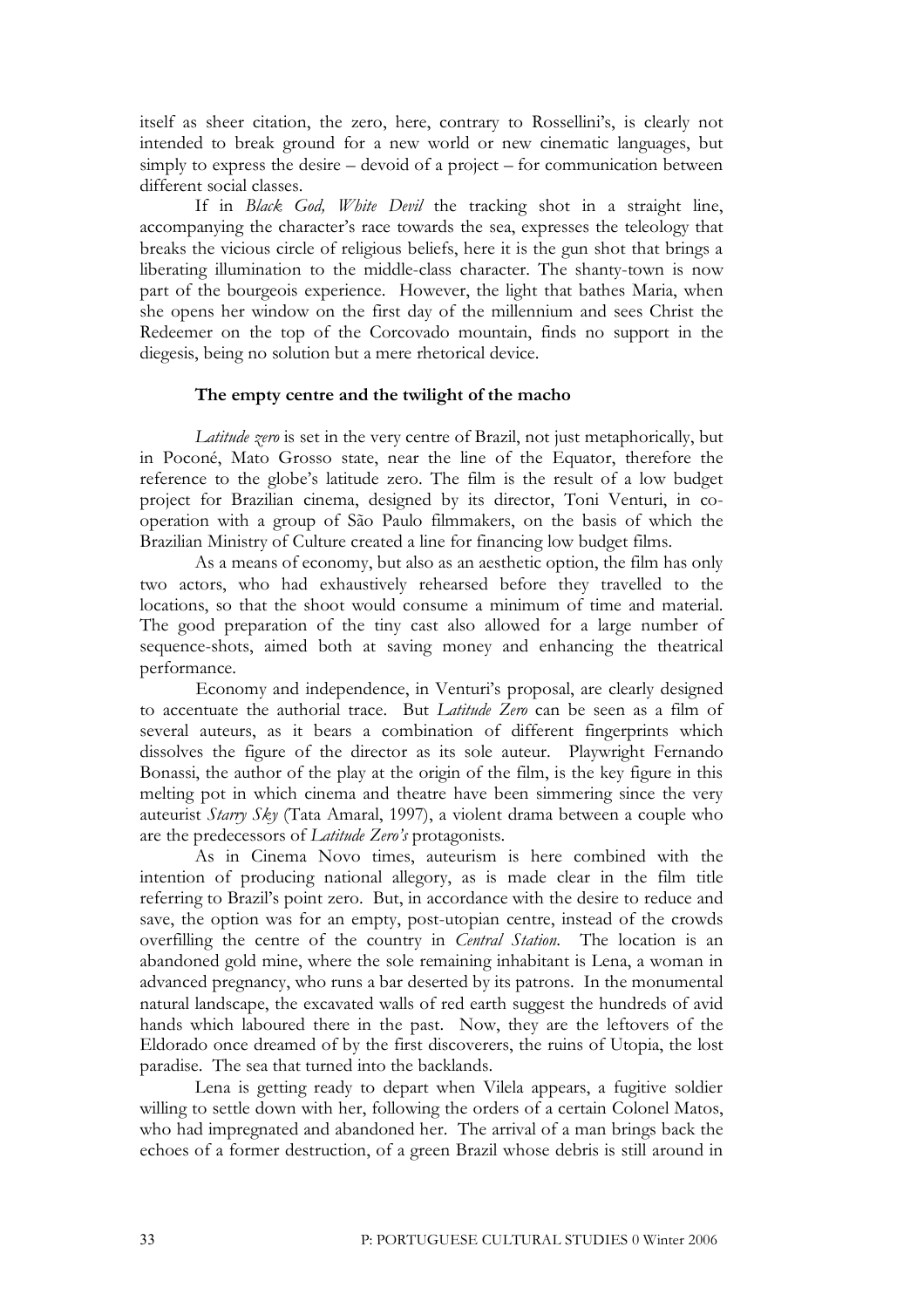the form of the ashes of burnt forests and in the endless loads of logs swiftly passing by on the back of trucks.

Lena and Vilela develop a relationship of disagreements, with dialogues that are rather parallel monologues and fleeting moments of love resulting from pure physical need and mutual material interests. The opposition between male and female projects soon becomes obvious, as usual in Bonassi's work. Vilela, who, as much as his boss Matos, is a remnant of Brazil's dictatorial past, devotes himself avidly to a fruitless exploitation of the mine, thus making clear his connection with a predatory utopian project, now transferred to timber extraction.

Lena, in her turn, simply wants to get rid of the oppression of past and present machos. Her resistance is supported by the feminine attribute of maternity. To the empty zero of the male utopia of the gold, she opposes her full belly. To photograph her means to show her concrete, physiological needs, and in this sense the film is a plunge into the female viscera, whose turbulent state is indicated by abundant signs of heat, such as images of the sun, burning timber, red earth, besides the character's own sweat and outbursts. The woman about to deliver acquires a threatening, proto-revolutionary quality. She is the active part, the owner of the obscene hole about to reveal itself to the camera in a scene of masturbation.

Reduced to the mere instinct of survival and reproduction, Lena falls outside the typically Christian dilemma between the virgin mother and the prostitute, which Godard regularly revisits in his successive years zero. *Latitude zero* also disavows the dream of the father and the homeland, whose image was fixed in *Central Station* in the tableau of the reversed Pietà, through which the son becomes father and hero. The Brazilian foundational myths of Eldorado and multi-racial people are here invoked and negated through the signs of their absence. All that remains is an enormous hole in the ground.

The story, then, restarts from zero, with the first encounter between man and woman. However, in contrast to what had occurred in *Midnight,* in which the man is eliminated by alien forces and the woman is set free by the intervention of chance, here it is the woman who finally shoots the man dead, sets fire to her photos, the useless home and the false hopes of the family triad, departing on the back of a truck, with her son in her lap. Rather than the reversed Pietà, *Latitude Zero* offers the picture of Madonna, in which the woman is the protective figure to the little man.

Bonassi has been devoting himself, without concealing a certain regret, to the depiction of the twilight of the macho in Brazilian theatre and cinema. And indeed, the new Brazilian Utopia which is being shaped by this cheap, auteurist cinema, seems to be the land of the Amazons.

## Works Cited

- Bernardet, Jean-Claude. *Brasil em tempo de cinema.* Rio de Janeiro: Civilização Brasileira, 1967.
- Bernardet, Jean-Claude. *O vôo dos anjos: Bressane*, *Sganzerla.* São Paulo: Brasiliense, 1991.
- Chauí, Marilena. *Brasil – mito fundador e sociedade autoritária.* São Paulo: Fundação Perseu Abramo, 2001.
- Fukuyama, Francis. *The End of History and the Last Man.* London: Penguin, 1993.